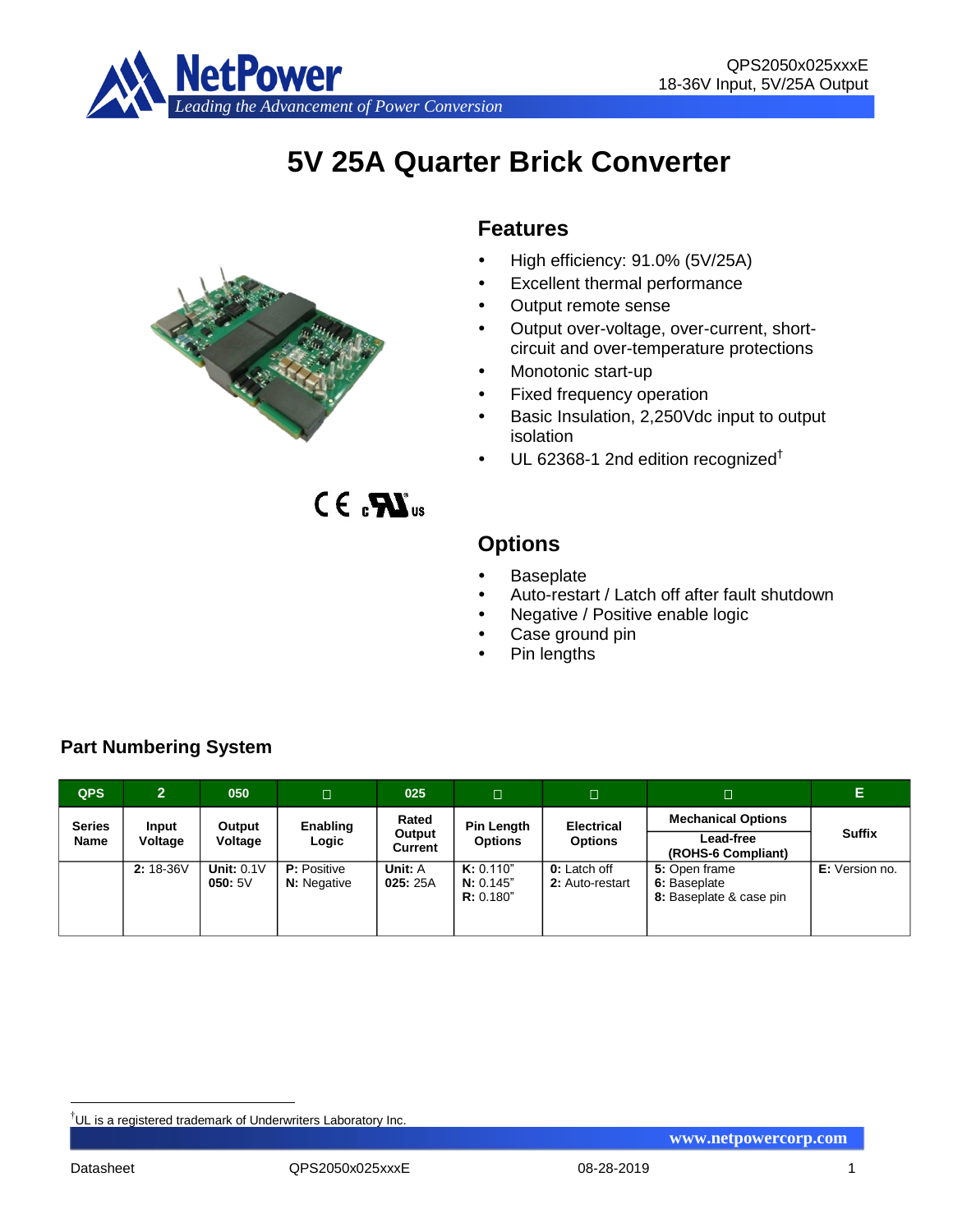

# **Absolute Maximum Rating**

Excessive stresses over these absolute maximum ratings can cause permanent damage to the converter. Operation should be limited to the conditions outlined under the Electrical Specification Section.

| <b>Parameter</b>                                                             | Min    | <b>Max</b> | Unit |
|------------------------------------------------------------------------------|--------|------------|------|
| Input Voltage (continuous)                                                   | $-0.5$ | 40         | Vdc  |
| Input Voltage (< 100ms, operating)                                           |        | 40         | Vdc  |
| Input Voltage (continuous, non-operating)                                    |        | 50         | Vdc  |
| <b>Operating Ambient Temperature</b><br>(See Thermal Considerations section) | $-40$  | $85*$      | °С   |
| Storage Temperature                                                          | -55    | 125        | °С   |

*\*Derating curves provided in this datasheet end at 85ºC ambient temperature. Operation above 85ºC ambient temperature is allowed provided the temperatures of the key components or the baseplate do not exceed the limit stated in the Thermal Considerations section.*

# **Electrical Specifications**

These specifications are valid over the converter's full range of input voltage, resistive load, and temperature unless noted otherwise.

#### **Input Specifications**

| <b>Parameter</b>                                                                         | <b>Min</b> | <b>Typical</b> | <b>Max</b> | Unit       |
|------------------------------------------------------------------------------------------|------------|----------------|------------|------------|
| Input Voltage                                                                            | 18         | 24             | 36         | <b>Vdc</b> |
| Input Current                                                                            |            |                | 9          | A          |
| Quiescent Input Current (typical Vin)                                                    |            | 145            | 180        | mA         |
| <b>Standby Input Current</b>                                                             |            | 5              | 10         | mA         |
| Input Reflected-ripple Current, Peak-to-peak<br>(5 Hz to 20 MHz, 12 µH source impedance) |            | 10             |            | mA         |
| Input Turn-on Voltage Threshold                                                          | 16.5       | 17             | 17.5       |            |
| Input Turn-off Voltage Threshold                                                         | 15.5       | 16             | 16.5       |            |
| Input Voltage ON/OFF Control Hysteresis                                                  |            | 1.5            |            |            |

#### **Output Specifications**

| <b>Parameter</b>                                                                                                                                                                                  | Min      | <b>Typical</b>     | <b>Max</b>       | Unit             |
|---------------------------------------------------------------------------------------------------------------------------------------------------------------------------------------------------|----------|--------------------|------------------|------------------|
| Output Voltage Set Point<br>(typical Vin; full load; $Ta = 25^{\circ}C$ )                                                                                                                         |          | 5.0                |                  | V                |
| Output Voltage Set Point Accuracy<br>(typical Vin; full load; $Ta = 25^{\circ}C$ )                                                                                                                | $-1.5$   |                    | $+1.5$           | %Vo              |
| Output Voltage Set Point Accuracy (over all conditions)                                                                                                                                           | -3       |                    | $+3$             | %Vo              |
| <b>Output Regulation:</b><br>Line Regulation (full range input voltage, 1/2 full load)<br>Load Regulation(full range load, typical Vin)<br>Temperature (Ta = -40 $^{\circ}$ C to 85 $^{\circ}$ C) |          | 0.05<br>0.05<br>15 | 0.2<br>0.2<br>50 | %Vo<br>%Vo<br>mV |
| Output Ripple and Noise Voltage<br><b>RMS</b><br>Peak-to-peak (5 Hz to 20 MHz bandwidth, typical Vin)                                                                                             |          |                    | 30<br>100        | mVrms<br>mVp-p   |
| <b>Output Current</b>                                                                                                                                                                             | $\Omega$ |                    | 25               | A                |
| <b>Output Power</b>                                                                                                                                                                               | $\Omega$ |                    | 125              | W                |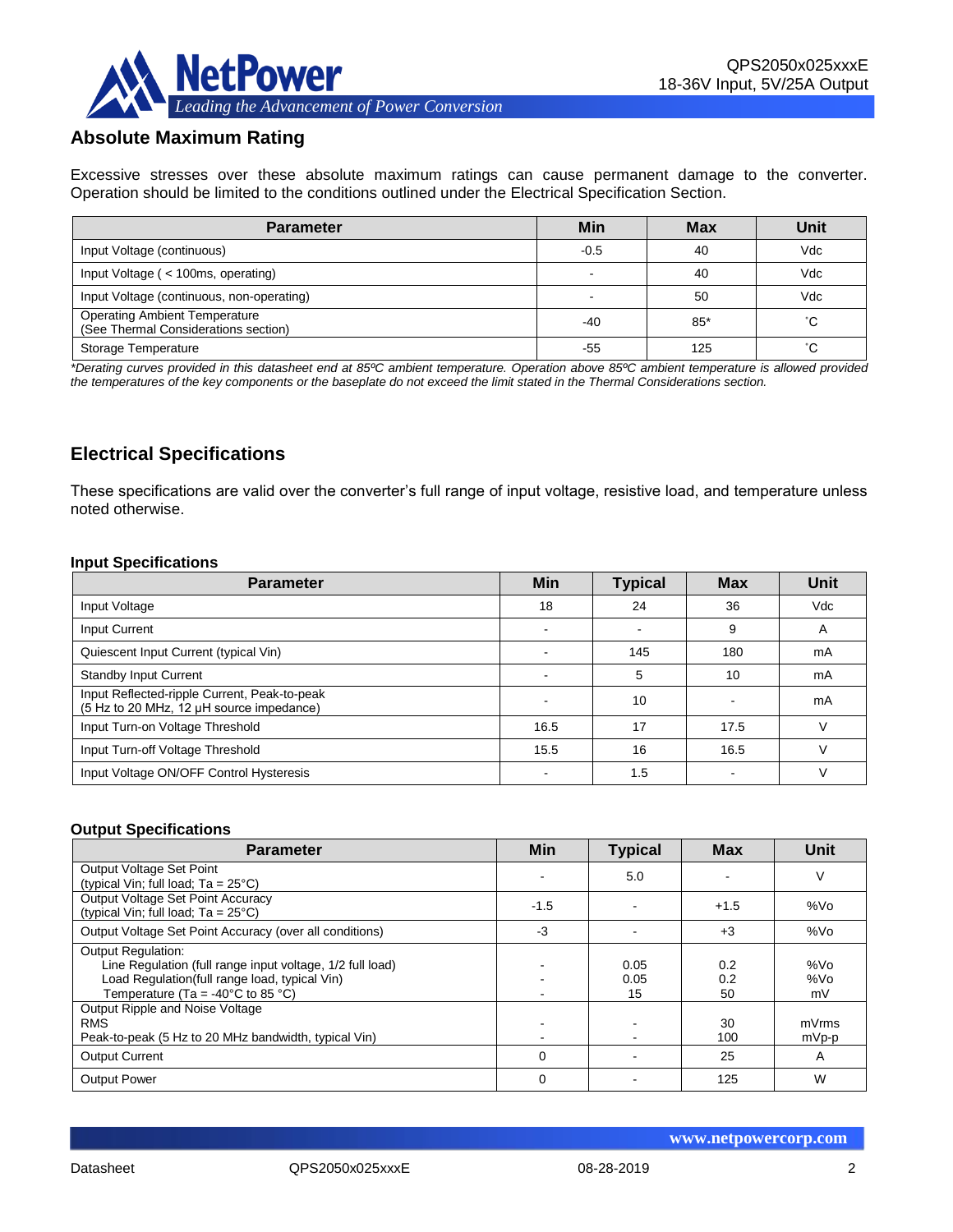

#### **Output Specifications (Continued)**

| <b>Parameter</b>                                                                                                                                                                                                                                        | Min | <b>Typical</b> | <b>Max</b> | Unit      |
|---------------------------------------------------------------------------------------------------------------------------------------------------------------------------------------------------------------------------------------------------------|-----|----------------|------------|-----------|
| Efficiency<br>(typical Vin; full load; $Ta = 25^{\circ}C$ )                                                                                                                                                                                             |     | 91.0           |            | %         |
| <b>Output Ripple Frequency</b>                                                                                                                                                                                                                          | 260 | 270            | 280        | kHz       |
| <b>External Load Capacitance</b>                                                                                                                                                                                                                        |     |                | 10,000     | μF        |
| Startup Delay, duration from enabling signal to Vo reaches 10% of its set<br>point.<br>(typical Vin; full load; Ta = 25°C)                                                                                                                              |     | 3              |            | ms        |
| Startup Time, Vo from 10% to 90% of output set point.<br>(typical Vin; zero load; $Ta = 25^{\circ}C$ )                                                                                                                                                  |     | 4              |            | ms        |
| Output Over Current Protection Set Point                                                                                                                                                                                                                | 110 |                | 160        | $\%$      |
| Output Over Voltage Protection Set Point                                                                                                                                                                                                                | 120 | 130            | 150        | $\%$      |
| Output Trim Range in % of typical Vo                                                                                                                                                                                                                    | 80  |                | 110        | $\%$      |
| <b>Dynamic Response</b><br>(typical Vin; $Ta = 25^{\circ}C$ ; load transient 0.1A/ $\mu s$ )<br>Load steps from 50% to 75% of full load:<br>Peak deviation<br>Settling time (within 10% band of Vo deviation)<br>Load step from 75% to 50% of full load |     | 8<br>500       |            | %Vo<br>μs |
| Peak deviation<br>Settling time (within 10% band of Vo deviation)                                                                                                                                                                                       |     | 8<br>500       |            | %Vo<br>μs |

#### **General Specifications**

| <b>Parameter</b>                                                                                                | Min                      | <b>Typical</b> | <b>Max</b> | <b>Unit</b>  |
|-----------------------------------------------------------------------------------------------------------------|--------------------------|----------------|------------|--------------|
| Remote Enable                                                                                                   |                          |                |            |              |
| Logic Low:                                                                                                      |                          |                |            |              |
| $ION/OFF = 1.0mA$                                                                                               | 0                        |                | 1.2        | V            |
| $VON/OFF = 0.0V$                                                                                                |                          |                | 1.0        | mA           |
| Logic High:                                                                                                     |                          |                |            |              |
| $ION/OFF = 0.0µA$                                                                                               | 3.5                      |                | 15         |              |
| Leakage Current                                                                                                 | $\overline{\phantom{a}}$ |                | 50         | μA           |
| <b>Isolation Capacitance</b>                                                                                    |                          | 4,800          |            | pF           |
| <b>Insulation Resistance</b>                                                                                    | 10                       |                |            | $M\Omega$    |
| Calculated MTBF (Telecordia SR-332, 2011, Issue 3), full load, 40°C,<br>60% upper confidence level, typical Vin |                          | 9.4            |            | $10^6$ -hour |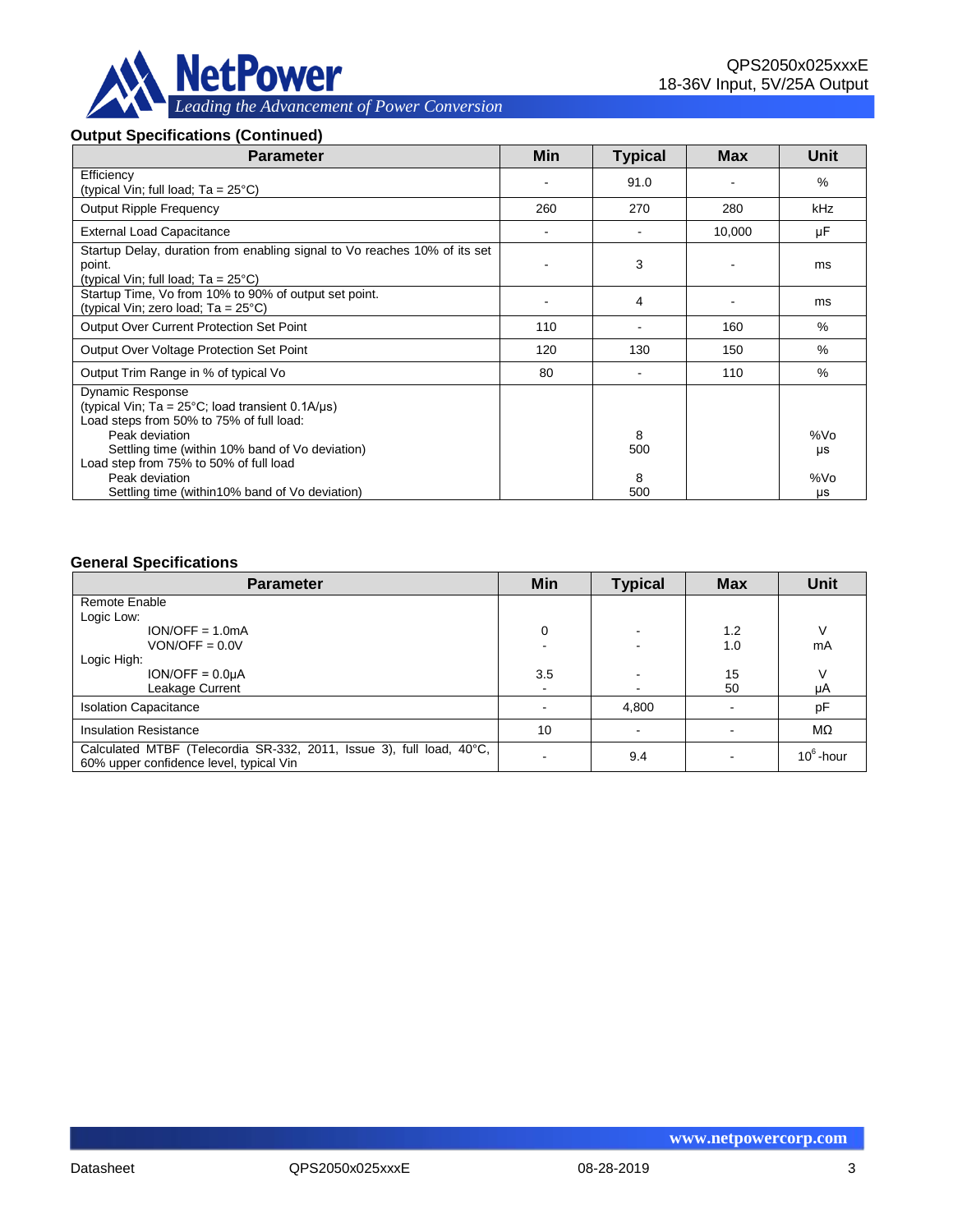



**Time – t (500μs/div) Figure 5.** Transient Load Response (typical Vin, load current steps from 75% to 50% at a slew rate  $0.1A/\mu s$ 

**Time – t (500μs/div) Figure 6.** Transient Load Response (typical Vin, load current steps from 50% to 75% at a slew rate  $0.1A/\mu s$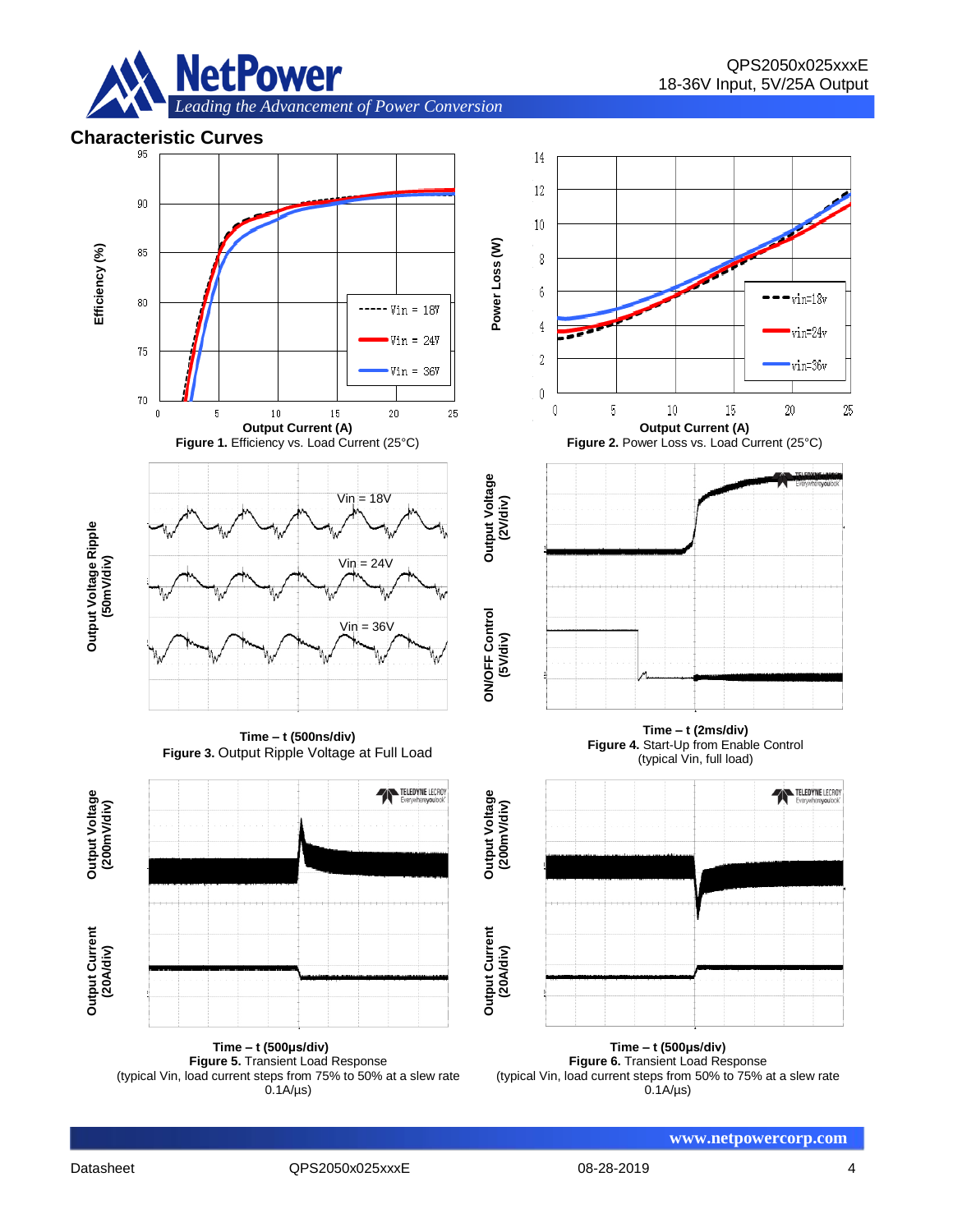

*Leading the Advancement of Power Conversion* 









**Figure 8.** Thermal Image for Airflow Direction 3 (25A output, 55°C ambient, 200 LFM, typical Vin, open frame, unit soldered onto a fixture board)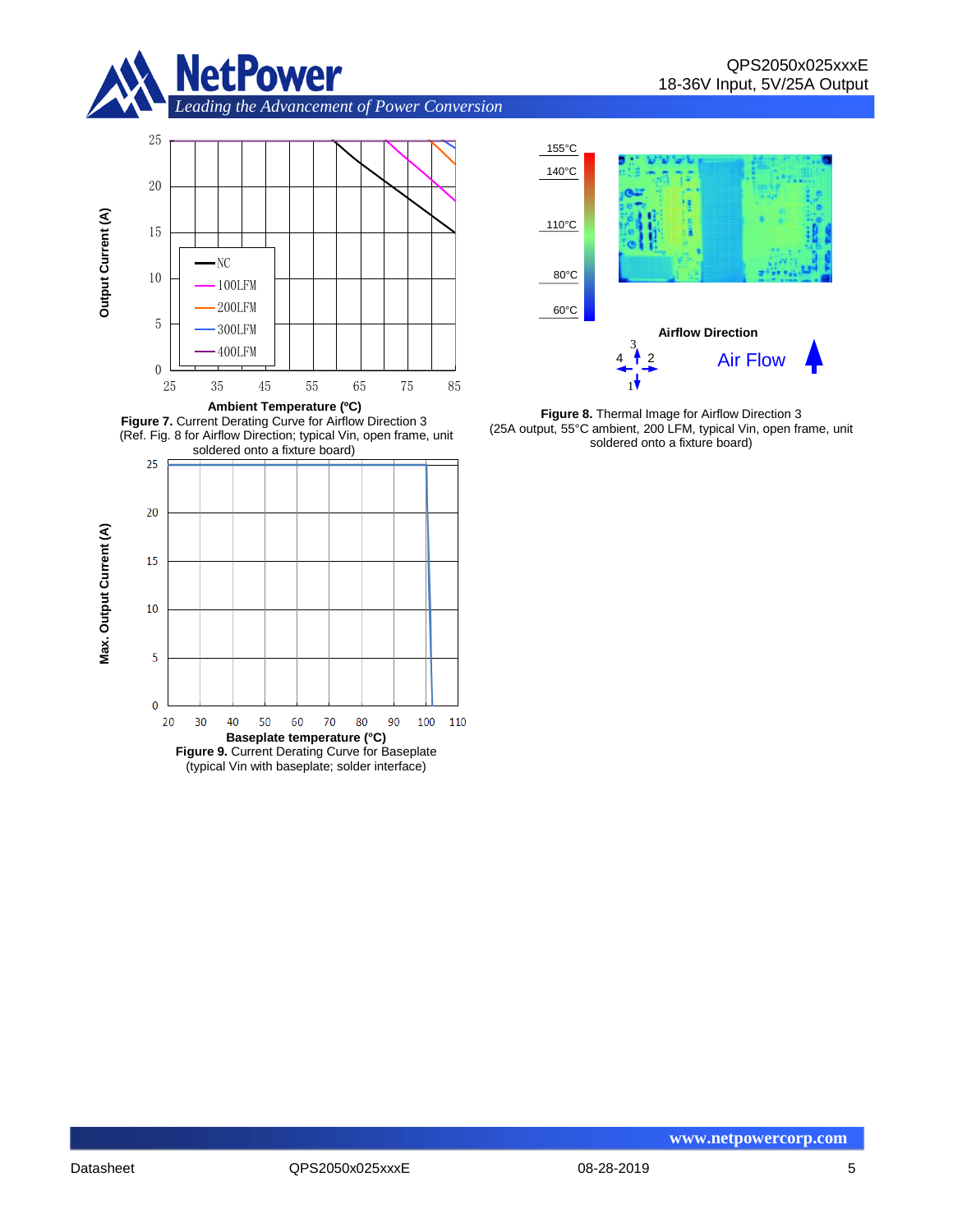

### **Feature Descriptions**

#### **Remote ON/OFF**

The converter can be turned on and off by changing the voltage between the ON/OFF pin and Vin(-). The QPS2 Series of converters are available with factory selectable positive logic and negative logic.

For the negative control logic, the converter is ON when the ON/OFF pin is at a logic low level and OFF when the ON/OFF pin is at a logic high level. For the positive control logic, the converter is ON when the ON/OFF pin is at a logic high level and OFF when the ON/OFF pin is at a logic low level.

With the internal pull-up circuitry, a simple external switch between the ON/OFF pin and Vin(-) can control the converter. A few example circuits for controlling the ON/OFF pin are shown in Figures 10, 11 and 12.

The logic low level is from 0V to 1.2V and the maximum sink current during logic low is 1mA. The external switch must be capable of maintaining a logic-low level while sinking up to this current. The logic high level is from 3.5V to 15V. The converter has an internal pull-up circuit that ensures the ON/OFF pin at a high logic level when the leakage current at ON/OFF pin is no greater than 50μA.



**Figure 10.** Opto Coupler Enable Circuit



**Figure 11.** Open Collector Enable Circuit



**Figure 12.** Direct Logic Drive

#### **Remote SENSE**

The remote SENSE pins are used to sense the voltage at the load point to accurately regulate the load voltage and eliminate the impact of the voltage drop in the power distribution path.

SENSE (+) and SENSE (-) pins should be connected between the points where voltage regulation is desired. The voltage between the SENSE pins and the output pins must not exceed the smaller of 0.5V or 10% of typical output voltage.

[Vout (+) - Vout (-)] - [SENSE (+) - SENSE (-)] <MIN {0.5V, 10%Vo}

When remote sense is not used, the SENSE pins should be connected to their corresponding output pins. If the SENSE pins are left floating, the converter will deliver an output voltage slightly higher than its specified typical output voltage.

#### **Output Voltage Adjustment (Trim)**

The trim pin allows the user to adjust the output voltage set point. To increase the output voltage, an external resistor is connected between the TRIM pin and SENSE(+). To decrease the output voltage, an external resistor is connected between the TRIM pin and SENSE(-). The output voltage trim range is 80% to 110% of the specified typical output voltage.

The circuit configuration for trim down operation is shown in Figure 13. To decrease the output voltage, the value of the external resistor should be

$$
Rdown = (\frac{511}{\Delta} - 10.22)(k\Omega)
$$

**Where**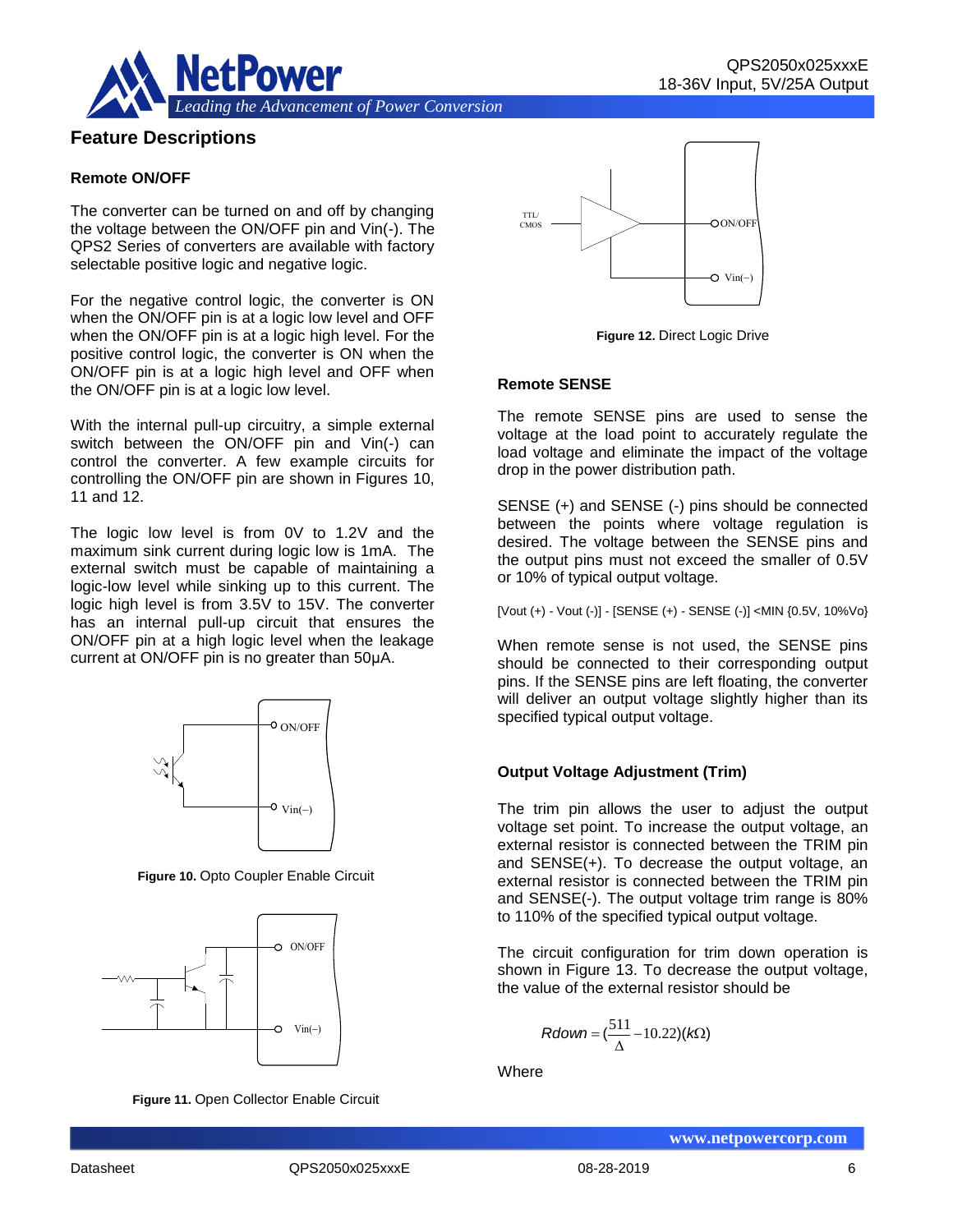

$$
\Delta = (\frac{|Vnom - Vadj|}{Vnom}) \times 100
$$

And

V*nom* = Typical Output Voltage V*adj* = Adjusted Output Voltage

The circuit configuration for trim up operation is shown in Figure 14. To increase the output voltage, the value of the resistor should be

$$
Rup = \left(\frac{5.11\text{Vol}(100 + \Delta)}{1.225\Delta} - \frac{511}{\Delta} - 10.22\right)(k\Omega)
$$

**Where** 

V*o* = Typical Output Voltage

As the output voltage at the converter output terminals are higher than the specified typical level when using the trim up and/or remote sense functions, it is important to make sure that the voltage at the output terminals does not exceed the maximum power rating of the converter as given in the Specifications table.



**Figure 13.** Circuit to Decrease Output Voltage



**Figure 14.** Circuit to Increase Output Voltage

#### **Input Under-Voltage Lockout**

This feature prevents the converter from starting until the input voltage reaches the turn-on voltage threshold, and keeps the converter running until the input voltage falls below the turn-off voltage threshold. Both turn-on and turn-off voltage thresholds are defined in the Input Specifications table. The hysteresis prevents oscillations.

# **Output Over-Current Protection (OCP)**

This converter can be ordered in either latch-off or auto-restart version upon OCP, OVP, and OTP.

With the latch-off version, the converter will latch off when the load current exceeds the limit. The converter can be restarted by toggling the ON/OFF switch or recycling the input voltage.

With the auto-restart version, the converter will operate in a hiccup mode (repeatedly try to restart) until the cause of the over-current condition is cleared.

# **Output Over-Voltage Protection (OVP)**

With the latch-off version, the converter will latch off when the output voltage exceeds the limit. The converter can be restarted by toggling the ON/OFF switch or recycling the input voltage.

With the auto-restart version, the converter will operate in a hiccup mode (repeatedly try to restart) until the cause of the over-voltage condition is cleared.

### **Over Temperature Protection (OTP)**

With the latch-off version, the converter will shut down and latch off if an over-temperature condition is detected. The converter has a temperature sensor located at a carefully selected position, which represents the thermal condition of key components of the converter. The thermal shutdown circuit is designed to turn the converter off when the temperature at the sensor reaches 120°C. The module can be restarted by toggling the ON/OFF switch or recycling the input voltage.

With the auto-restart version, the converter will resume operation after the converter cools down.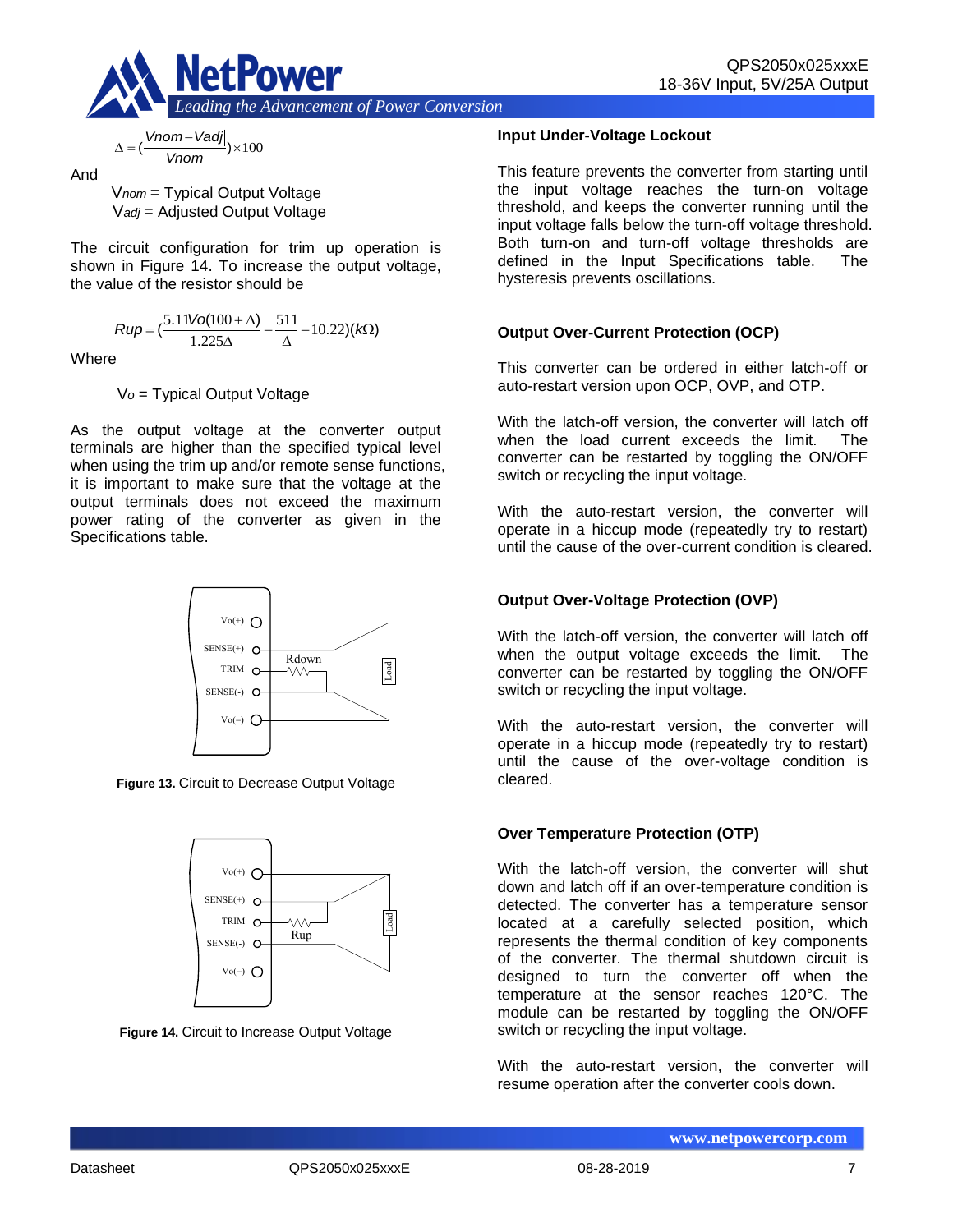

# **Design Considerations**

As with any DC/DC converter, the stability of the QPS2 converters may be compromised if the source impedance is too high or inductive. It's desirable to keep the input source ac-impedance as low as possible. Although the converters are designed to be stable without adding external input capacitors for typical source impedance, it is recommended to add 100  $\mu$ F low ESR electrolytic capacitors at the input of the converter for each 100W output power, which reduces the potential negative impact of the source impedance on the converter stability. These electrolytic capacitors should have sufficient RMS current rating over the operating temperature range.

The converter is designed to be stable without additional output capacitors. To further reduce the output voltage ripple or improve the transient response, additional output capacitors are often used in applications. When additional output capacitors are used, a combination of ceramic capacitors and tantalum/polymer capacitors shall be used to provide good filtering while assuring the stability of the converter.

### **Safety Considerations**

The QPS2 Series of converters is designed in accordance with EN 62368 Safety of Information Technology Equipment Including Electrical Equipment. The converters are recognized by UL in both USA and Canada to meet the requirements in UL 62368, Safety of Information Technology Equipment and applicable Canadian Safety Requirement, and UL 62368. Flammability ratings of the PWB and plastic components in the converter meet 94V-0.

To protect the converter and the system, an input line fuse is highly recommended on the un-grounded input end.

### **Thermal Considerations**

The QPS2 Series of converters can operate in various thermal environments. Due to the high efficiency and optimal heat distribution, these converters exhibit excellent thermal performance.

The maximum allowable output power of any power

converter is usually determined by the electrical design and the maximum operating temperature of its components. The QPS2 Series of converters have been tested comprehensively under various conditions to generate the derating curves with the consideration for long term reliability.

The thermal derating curves are highly influenced by the test conditions. One of the critical variables is the interface method between the converter and the test fixture board. There is no standard method in the industry for the derating tests. Some suppliers use sockets to plug in the converter, while others solder the converter into the fixture board. It should be noted that these two methods produce significantly different results for a given converter. When the converter is soldered into the fixture board, the thermal performance of the converter is significantly improved compared to using sockets due to the reduction of the contact loss and the thermal impedance from the pins to the fixture board. Other factors affecting the results include the board spacing, construction (especially copper weight, holes and openings) of the fixture board and the spacing board, temperature measurement method and ambient temperature measurement point. The thermal derating curves in this datasheet are obtained using a PWB fixture board and a PWB spacing board with no opening, a board-to-board spacing of 1", and the converter is soldered to the test board with thermal relieves.

Note that the natural convection condition was measured at 0.05 m/s to 0.15 m/s (10ft./min. to 30 ft./min.

#### **Heat Transfer without a Baseplate**

With single-board DC/DC converter designs, convection heat transfer is the primary cooling means for converters without a baseplate. Therefore, airflow speed should be checked carefully for the intended operating environment. Increasing the airflow over the converter enhances the heat transfer via convection.

Figure 15 shows a recommended temperature monitoring point for open frame modules. For reliable operation, the temperature at this location should not continuously exceed 120 °C.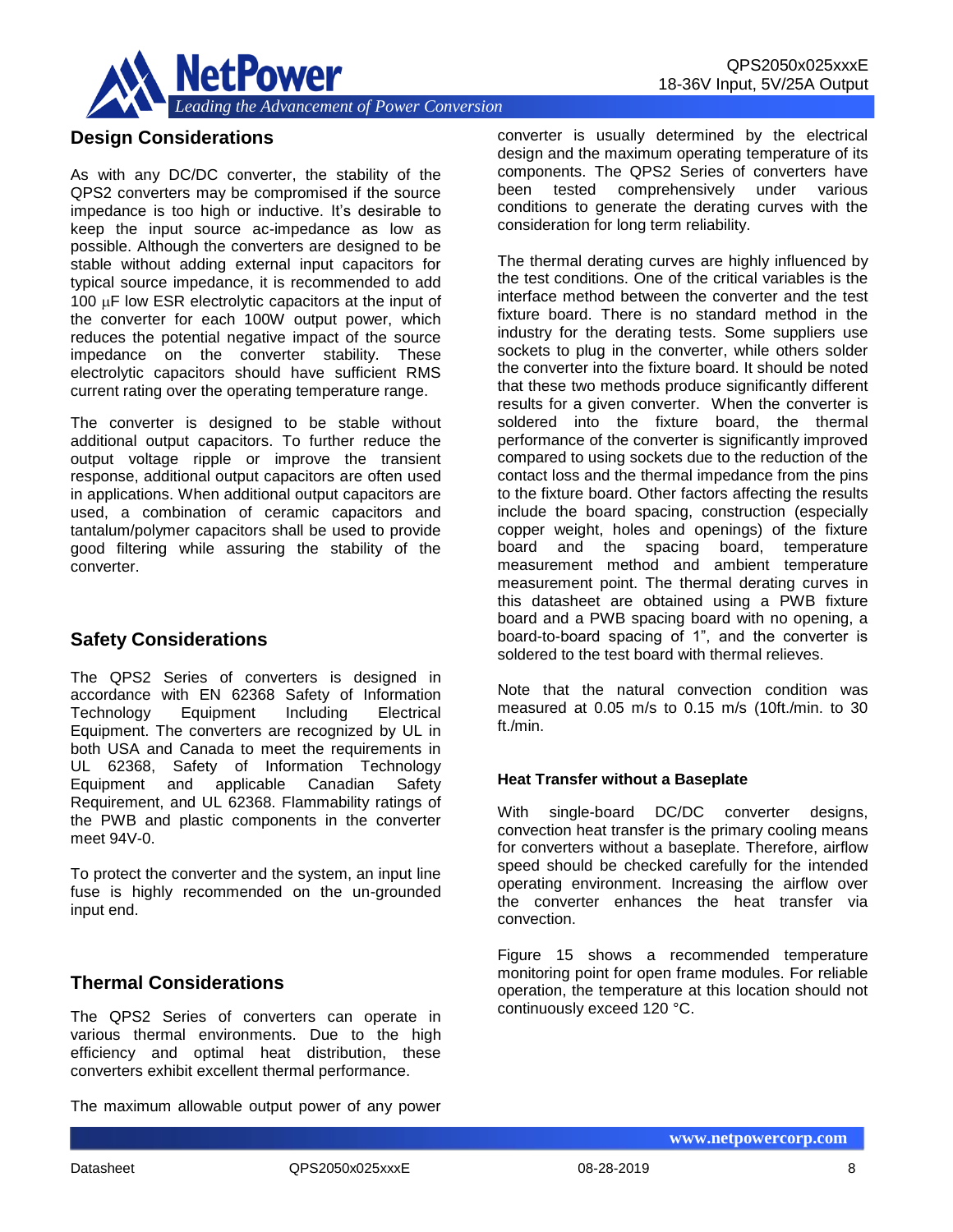



**Figure 15.** Temperature Monitoring Locations

#### **Heat Transfer with a Baseplate**

The QPS2 Series of converters has the option of using a baseplate for enhanced thermal performance.

The typical height of the converter with the baseplate option is 0.50''. The use of an additional heatsink or cold-plate can further improve the thermal performance of the converter. With the baseplate option, an additional heatsink can be attached to the converter using M3 screws.

For reliable operation, the baseplate temperature should not continuously exceed 100 °C.

# **EMC Considerations**

The EMC performance of the converter is related to the layout and filtering design of the customer board. Careful layout and adequate filtering around the converter are important to confine noise generated by the switching actions in the converter and to optimize system EMC performance.